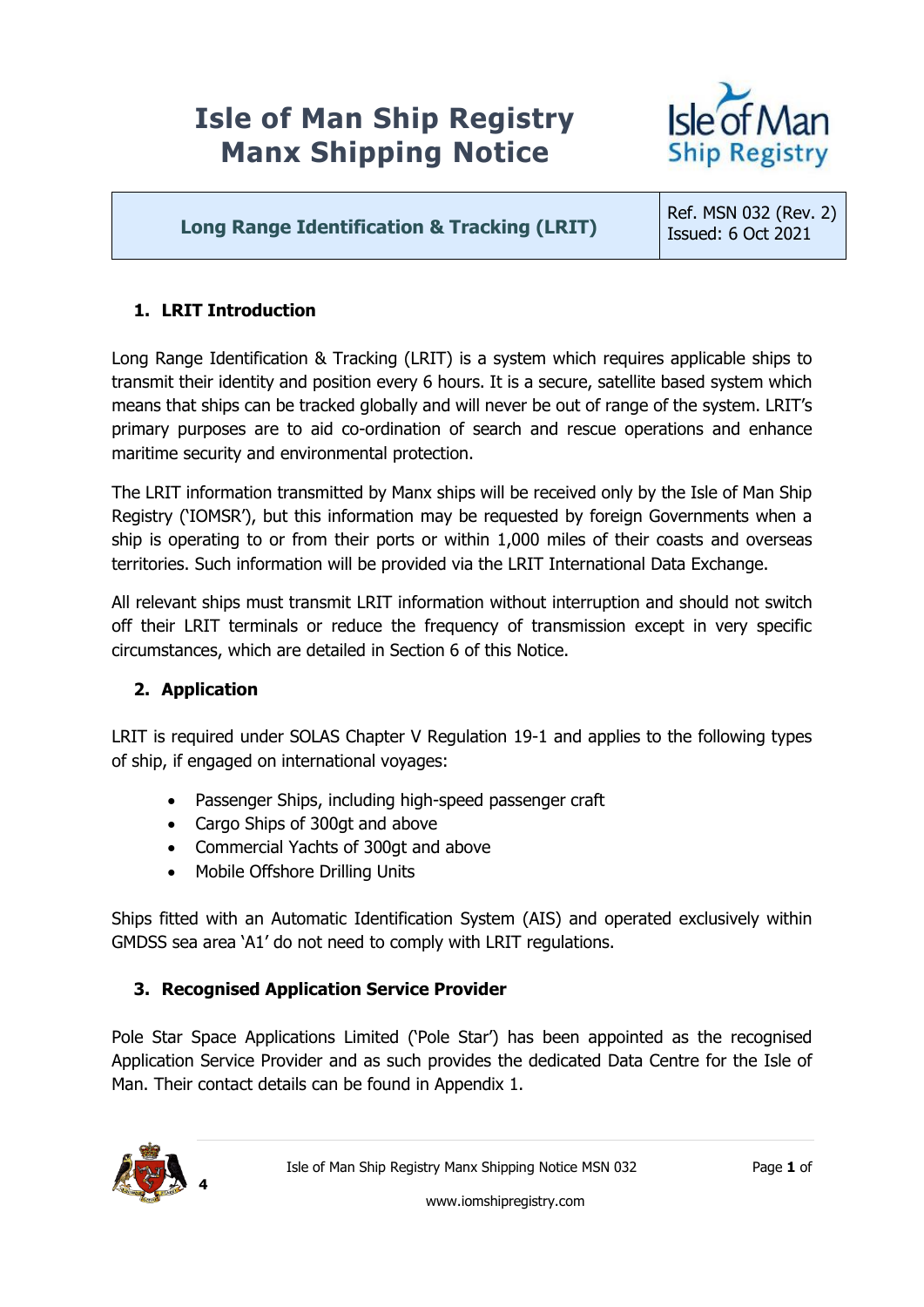# **4. Authorised Testing Application Service Providers ('ASPs')**

ASPs are authorised to conduct conformance tests and issue conformance test reports and certificates on behalf of Administrations.

A current list of IOMSR authorised testing ASPs is provided in Appendix 1.

# **5. Conformance Tests Reports (CTR)**

A CTR, issued by an approved ASP, is required on all ships in order to confirm the functionality of a vessel's LRIT equipment. Once a conformance test has been concluded, the vessel should forward it's CTR to IOMSR to allow us to register the vessel on our LRIT data centre.

The conformance test should be conducted using a communication system which provides coverage in all sea areas for which the ship is certified to operate.

Vessels transferring onto the Isle of Man register do not need to undertake a new Conformance Test as long as their CTR is issued by an Isle of Man Ship Registry approved ASP and their equipment is unchanged from the previous test. In such cases the ASP concerned should reissue the CTR on behalf of the Isle of Man Government and the amended CTR should be forwarded to IOMSR.

In the event that a new build vessel has registered with IOMSR but has not yet left the shipyard, it is the responsibility of the Company/Master to notify IOMSR when the unit is switched on and the vessel enters service.

## **6. Ceasing LRIT Transmissions**

LRIT transmissions may be temporarily stopped or reduced in exceptional circumstances. Such circumstances are limited to the following:

a) When the ship is in dry-dock or undergoing modification in a shipyard or port for a period where frequent interruption of the system would cause undue problems;

b) When the ship is to be placed in lay-up for a long period; or

c) When the Master determines that the transmission of LRIT information compromises the safety or security their ship. Transmissions must be switched back on as soon as the threat as passed and IOMSR should be informed of the occurrence without undue delay.

Masters should be aware that deactivation by shutting down the power supply may cause disruption to other systems that are mandatory under SOLAS.

In the case of a) or b) above, advance permission must be sought from IOMSR at [marine.survey@gov.im.](mailto:marine.survey@gov.im) If granted, an entry shall be made in the official log book.

## **7. Failure to Transmit**



Isle of Man Ship Registry Manx Shipping Notice MSN 032 Page **2** of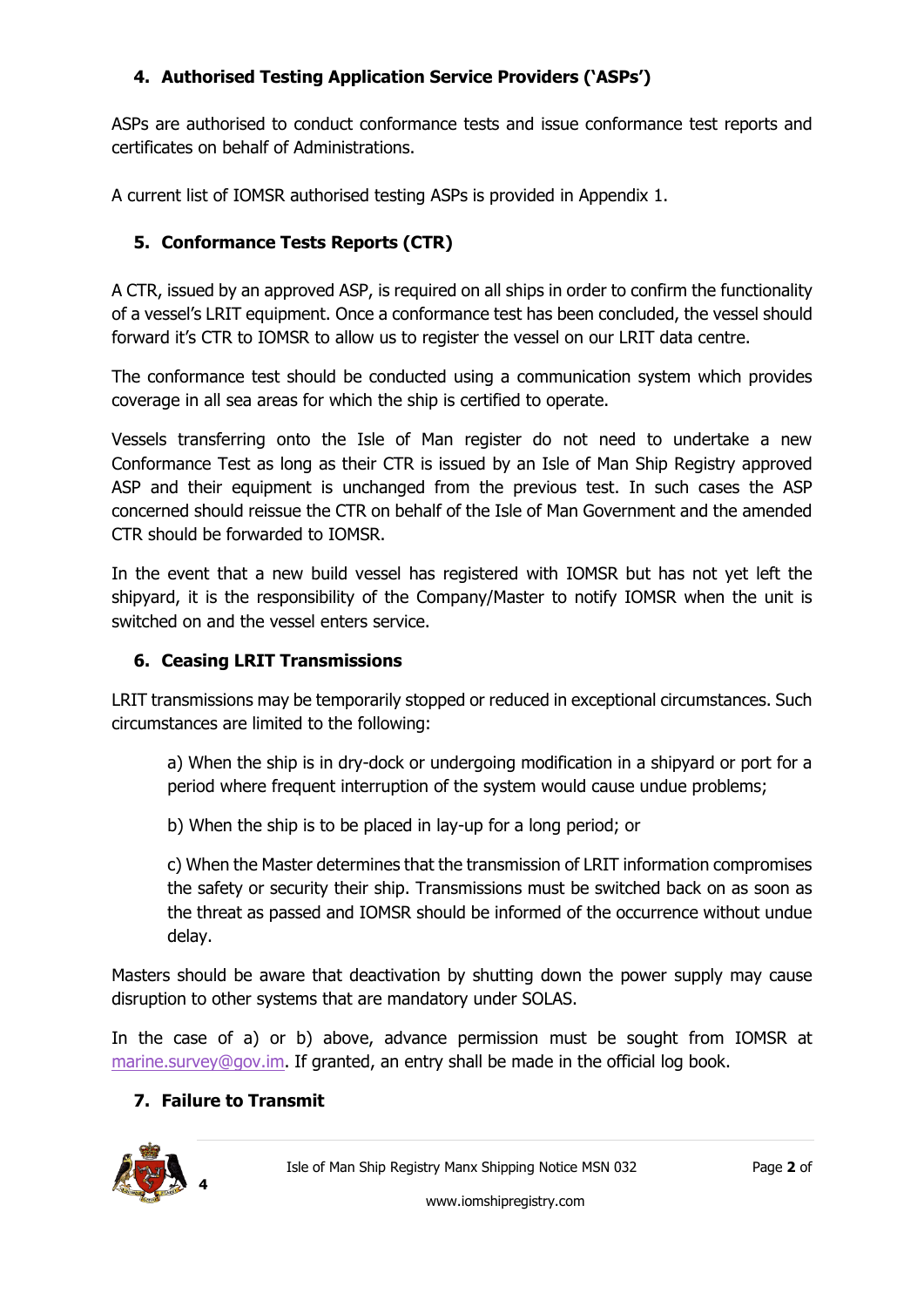The Ship Registry continuously monitors reporting intervals and will investigate any instance where a ship fails to transmit LRIT information, unless we have been advised in advance. The Company Security Officer will be contacted if the vessel found to be not reporting.

## **Reference Material:**

#### **Documents referred to in this MSN:**

- Merchant Shipping (SOLAS Chapter V) (Safety of Navigation) Regulations 2018
- SOLAS Chapter V Regulation 19-1
- $\bullet$  [MSC.1/Circ.1295](http://www.imo.org/en/OurWork/Safety/Navigation/Documents/LRIT/1295.pdf) Guidance in relation to certain types of ships which are required to transmit LRIT information, on exemptions and equivalents and on certain operational matters
- [MSC.1/Circ.1298](http://www.imo.org/en/OurWork/Safety/Navigation/Documents/LRIT/1298.pdf) Guidance on the implementation of the LRIT system
- $\blacksquare$  [MSC.1/Circ.1307](http://www.imo.org/en/OurWork/Safety/Navigation/Documents/LRIT/1307.pdf) Guidance on the survey and certification of compliance of ships with the requirement to transmit LRIT information
- Resolutions [MSC.263\(84\),](http://www.imo.org/en/KnowledgeCentre/IndexofIMOResolutions/Maritime-Safety-Committee-%28MSC%29/Documents/MSC.263%2884%29.pdf) [MSC.330\(90\)](http://www.imo.org/en/KnowledgeCentre/IndexofIMOResolutions/Maritime-Safety-Committee-(MSC)/Documents/MSC.330(90).pdf) & [MSC.400\(95\)](http://www.imo.org/en/KnowledgeCentre/IndexofIMOResolutions/Maritime-Safety-Committee-(MSC)/Documents/MSC.400(95).pdf) –Performance standards and functional requirements for the long-range identification and tracking of ships.

Most Regulations and notices are available on the Isle of Man Government website: [www.iomshipregistry.com](http://www.iomshipregistry.com/) or by contacting [marine.survey@gov.im](mailto:marine.survey@gov.im)

Please note - The Isle of Man Ship Registry cannot give legal advice. Where this document provides guidance on the law it should not be regarded as definitive. The way the law applies to any particular case can vary according to circumstances - for example, from ship to ship. You should consider seeking independent legal advice if you are unsure of your own legal position.

#### **Appendix 1**



Isle of Man Ship Registry Manx Shipping Notice MSN 032 Page **3** of

www.iomshipregistry.com